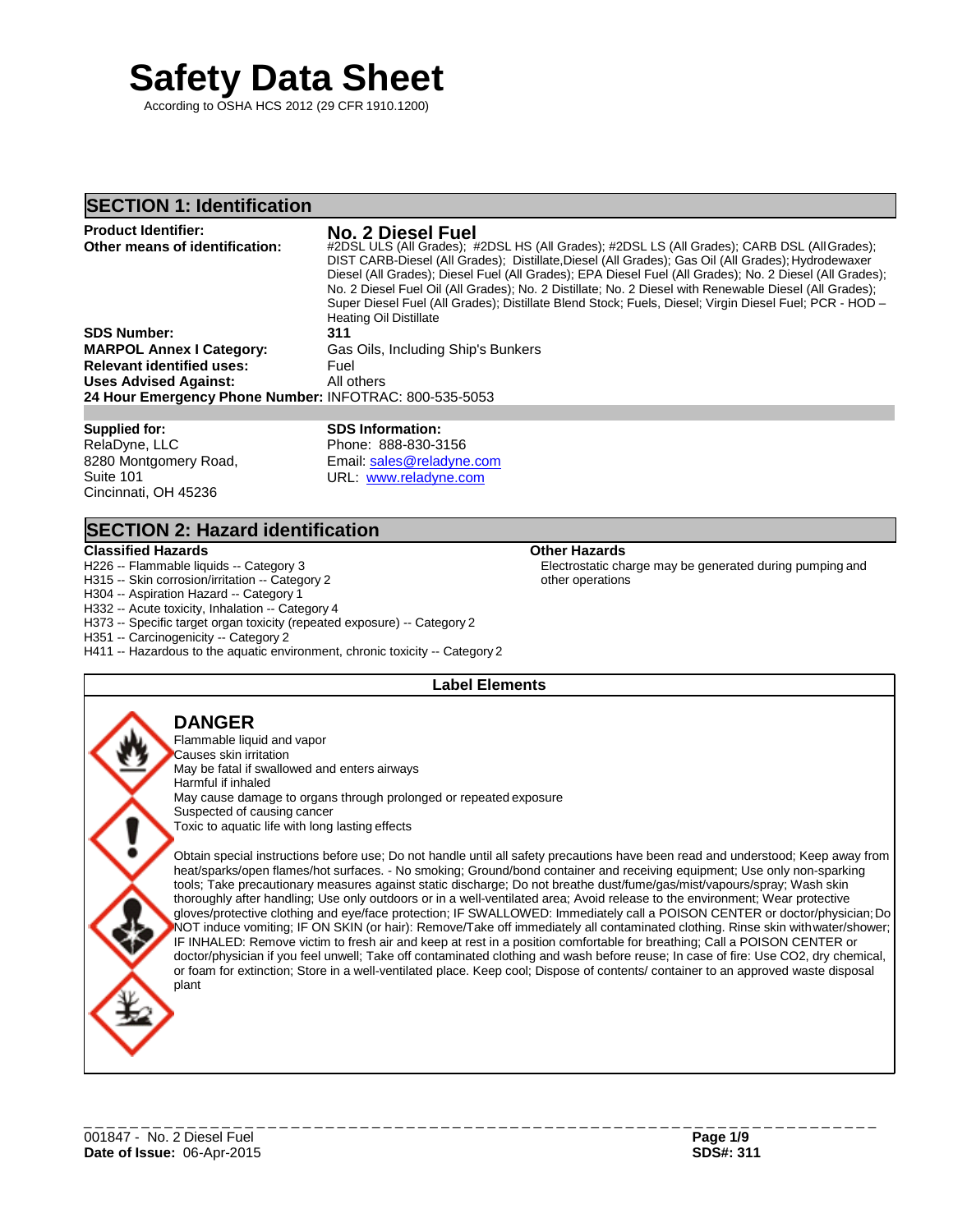# **SECTION 3: Composition/information on ingredients**

| <b>Chemical Name</b> | <b>CASRN</b>  | Concentration <sup>1</sup> |
|----------------------|---------------|----------------------------|
| Fuels, diesel, no. 2 | 68476-34-6    | 95-100                     |
| Naphthalene          | $91 - 20 - 3$ |                            |

\_ \_ \_ \_ \_ \_ \_ \_ \_ \_ \_ \_ \_ \_ \_ \_ \_ \_ \_ \_ \_ \_ \_ \_ \_ \_ \_ \_ \_ \_ \_ \_ \_ \_ \_ \_ \_ \_ \_ \_ \_ \_ \_ \_ \_ \_ \_ \_ \_ \_ \_ \_ \_ \_ \_ \_ \_ \_ \_ \_ \_ \_ \_ \_ \_ \_ \_ \_ \_

<sup>1</sup> All concentrations are percent by weight unless ingredient is a gas. Gas concentrations are in percent by volume.

## **SECTION 4: First aid measures**

**Eye Contact:** If irritation or redness develops from exposure, flush eyes with clean water. If symptoms persist, seek medical attention.

Skin Contact: Remove contaminated shoes and clothing, and flush affected area(s) with large amounts of water. If skin surface is damaged, apply a clean dressing and seek medical attention. If skin surface is not damaged, cleanse affected area(s) thoroughly by washing with mild soap and water or a waterless hand cleaner. If irritation or redness develops, seek medical attention. Wash contaminated clothing before reuse. If product is injected into or under the skin, or into any part of the body, regardless of the appearance of the wound or its size, the individual should be evaluated immediately by a physician. (see Note toPhysician)

**Inhalation (Breathing):** If respiratory symptoms or other symptoms of exposure develop, move victim away from source of exposure and into fresh air in a position comfortable for breathing. If symptoms persist, seek immediate medical attention. Ifvictim is not breathing, clear airway and immediately begin artificial respiration. If breathing difficulties develop, oxygen should be administered by qualified personnel. Seek immediate medical attention.

**Ingestion (Swallowing):** Aspiration hazard: Do not induce vomiting or give anything by mouth because this material can enter the lungs and cause severe lung damage. If victim is drowsy or unconscious and vomiting, place on the left side with the head down. If possible, do not leave victim unattended and observe closely for adequacy of breathing. Seek medicalattention.

**Most important symptoms and effects, both acute and delayed:** While significant vapor concentrations are not likely, high concentrations can cause minor respiratory irritation, headache, drowsiness, dizziness, loss of coordination, disorientation and fatigue. Ingestion can cause irritation of the digestive tract, nausea, diarrhea, and vomiting. Dry skin and possible irritation with repeated or prolonged exposure.

**Notes to Physician:** When using high-pressure equipment, injection of product under the skin can occur. In this case, the casualty should be sent immediately to the hospital. Do not wait for symptoms to develop. High-pressure hydrocarbon injection injuries may produce substantial necrosis of underlying tissue despite an innocuous appearing external wound. These injuries often require extensive emergency surgical debridement and all injuries should be evaluated by a specialist in order to assessthe extent of injury. Early surgical treatment within the first few hours may significantly reduce the ultimate extent ofinjury.

## **SECTION 5: Firefighting measures**

#### **NFPA 704 Hazard Class**

**Health:** 1 **Flammability:** 2 **Instability:** 0 0 0 0 (Minimal)



1 (Slight) 2 (Moderate) 3 (Serious) 4 (Severe)

**Extinguishing Media:** Dry chemical, carbon dioxide, or foam is recommended. Water spray is recommended to cool or protect exposed materials or structures. Carbon dioxide can displace oxygen. Use caution when applying carbon dioxide in confined spaces. Simultaneous use of foam and water on the same surface is to be avoided as water destroys the foam. Water may be ineffective for extinguishment, unless used under favorable conditions by experienced fire fighters.

**Specific hazards arising from the chemical**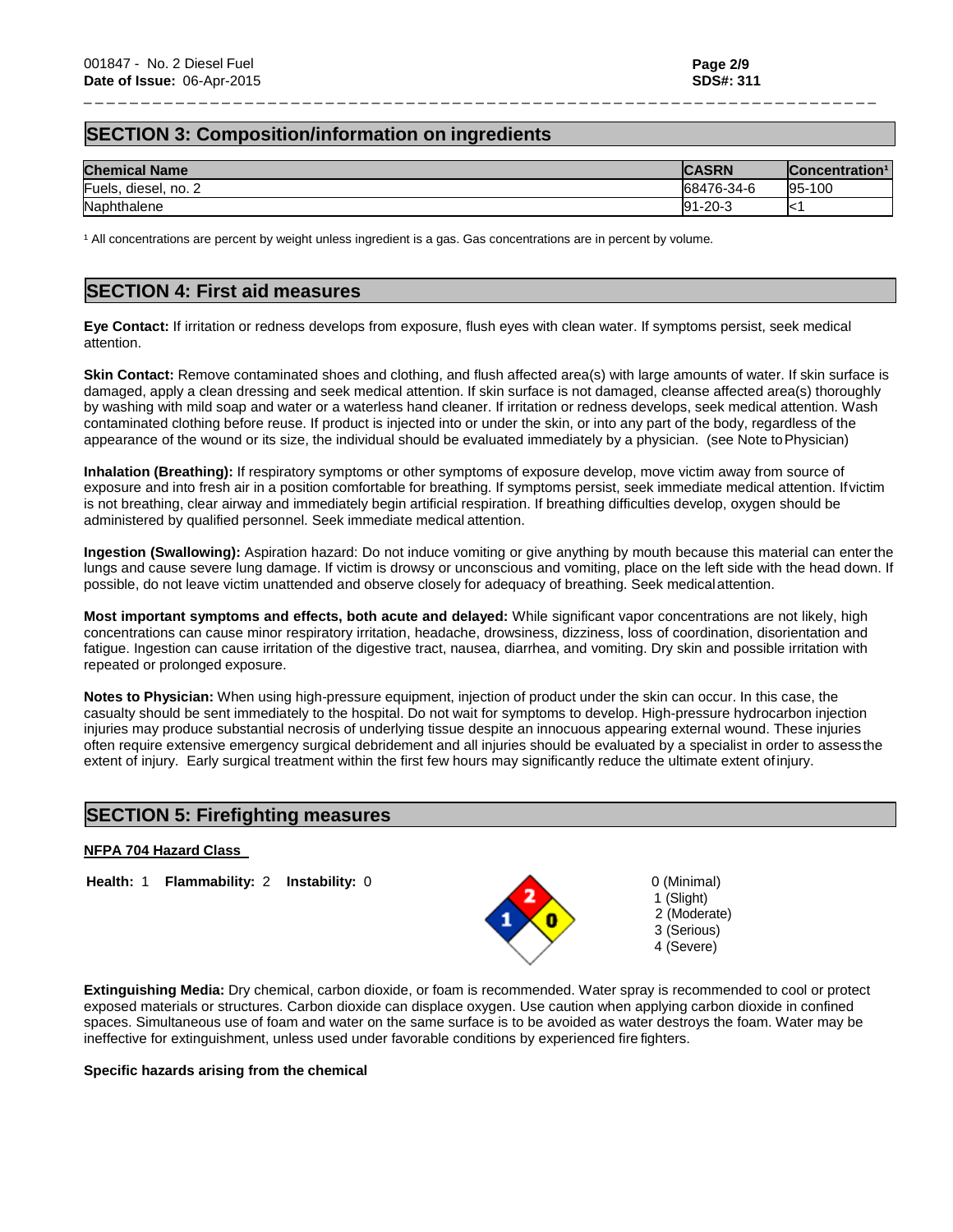**Unusual Fire & Explosion Hazards:** Flammable. This material can be ignited by heat, sparks, flames, or other sources of ignition (e.g., static electricity, pilot lights, mechanical/electrical equipment, and electronic devices such as cell phones, computers, calculators, and pagers which have not been certified as intrinsically safe). Vapors may travel considerable distances to a source of ignition where they can ignite, flash back, or explode. May create vapor/air explosion hazardindoors, in confined spaces, outdoors, or in sewers. This product will float and can be reignited on surface water. Vapors are heavier than air and can accumulate in low areas. If container is not properly cooled, it can rupture in the heat of afire.

\_ \_ \_ \_ \_ \_ \_ \_ \_ \_ \_ \_ \_ \_ \_ \_ \_ \_ \_ \_ \_ \_ \_ \_ \_ \_ \_ \_ \_ \_ \_ \_ \_ \_ \_ \_ \_ \_ \_ \_ \_ \_ \_ \_ \_ \_ \_ \_ \_ \_ \_ \_ \_ \_ \_ \_ \_ \_ \_ \_ \_ \_ \_ \_ \_ \_ \_ \_ \_

**Hazardous Combustion Products:** Combustion may yield smoke, carbon monoxide, and other products of incomplete combustion. Oxides of nitrogen and sulfur may also be formed.

**Special protective actions for firefighters:** For fires beyond the initial stage, emergency responders in the immediate hazard area should wear protective clothing. When the potential chemical hazard is unknown, in enclosed or confined spaces, a self contained breathing apparatus should be worn. In addition, wear other appropriate protective equipment as conditions warrant (see Section 8).

Isolate immediate hazard area and keep unauthorized personnel out. Stop spill/release if it can be done safely. Move undamaged containers from immediate hazard area if it can be done safely. Water spray may be useful in minimizing or dispersing vaporsand to protect personnel. Cool equipment exposed to fire with water, if it can be done safely. Avoid spreading burning liquid with water used for cooling purposes.

#### **See Section 9 for Flammable Properties including Flash Point and Flammable (Explosive) Limits**

## **SECTION 6: Accidental release measures**

**Personal precautions, protective equipment and emergency procedures:** Flammable. Spillages of liquid product will create a fire hazard and may form an explosive atmosphere. Keep all sources of ignition and hot metal surfaces away from spill/release if safe to do so. The use of explosion-proof electrical equipment is recommended. Stay upwind and away from spill/release. Avoid direct contact with material. For large spillages, notify persons down wind of the spill/release, isolate immediate hazard area and keep unauthorized personnel out. Wear appropriate protective equipment, including respiratory protection, as conditions warrant (see Section 8). See Sections 2 and 7 for additional information on hazards and precautionarymeasures.

**Environmental Precautions:** Stop and contain spill/release if it can be done safely. Prevent spilled material from entering sewers, storm drains, other unauthorized drainage systems, and natural waterways. Use foam on spills to minimize vapors Use water sparingly to minimize environmental contamination and reduce disposal requirements. If spill occurs on water notify appropriate authorities and advise shipping of any hazard. Spills into or upon navigable waters, the contiguous zone, or adjoining shorelines that cause a sheen or discoloration on the surface of the water, may require notification of the National Response Center (phone number 800-424-8802).

**Methods and material for containment and cleaning up:** Notify relevant authorities in accordance with all applicable regulations. Immediate cleanup of any spill is recommended. Dike far ahead of spill for later recovery or disposal. Absorb spillwith inert material such as sand or vermiculite, and place in suitable container for disposal. If spilled on water remove with appropriate methods (e.g. skimming, booms or absorbents). In case of soil contamination, remove contaminated soil for remediation or disposal, in accordance with local regulations.

Recommended measures are based on the most likely spillage scenarios for this material; however local conditionsand regulations may influence or limit the choice of appropriate actions to be taken.

## **SECTION 7: Handling and storage**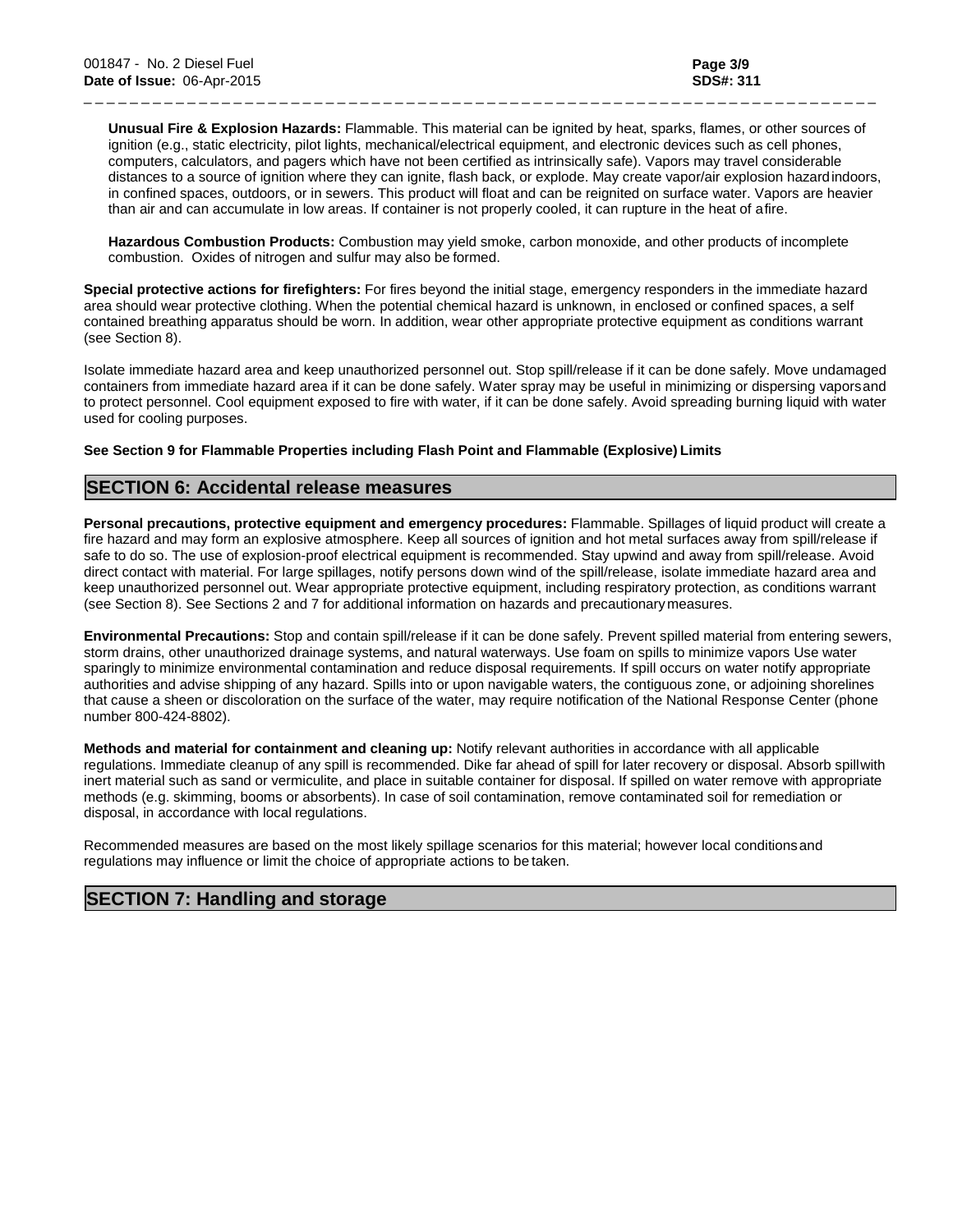**Precautions for safe handling:** Keep away from ignition sources such as heat/sparks/open flame – No smoking. Take precautionary measures against static discharge. Nonsparking tools should be used. Obtain special instructions before use. Donot handle until all safety precautions have been read and understood. Do not breathe vapors or mists. Use only outdoors orin well-ventilated area. Wear protective gloves/clothing and eye/face protection. Wash thoroughly after handling. Use good personal hygiene practices and wear appropriate personal protective equipment (see section 8). Flammable. May vaporize easily at ambient temperatures. The vapor is heavier than air and may create an explosive mixture of vapor and air. Beware of accumulation in confined spaces and low lying areas. Open container slowly to relieve any pressure. The use of explosion-proof electrical equipment is recommended and may be required (see appropriate fire codes). Refer to NFPA-70 and/or API RP 2003 for specific bonding/grounding requirements. Do not enter confined spaces such as tanks or pits without following proper entry procedures such as ASTM D-4276 and 29CFR 1910.146. Do not wear contaminated clothing or shoes. Keep contaminated clothing away from sources of ignition such as sparks or open flames.

\_ \_ \_ \_ \_ \_ \_ \_ \_ \_ \_ \_ \_ \_ \_ \_ \_ \_ \_ \_ \_ \_ \_ \_ \_ \_ \_ \_ \_ \_ \_ \_ \_ \_ \_ \_ \_ \_ \_ \_ \_ \_ \_ \_ \_ \_ \_ \_ \_ \_ \_ \_ \_ \_ \_ \_ \_ \_ \_ \_ \_ \_ \_ \_ \_ \_ \_ \_ \_

High pressure injection of hydrocarbon fuels, hydraulic oils or greases under the skin may have serious consequences eventhough no symptoms or injury may be apparent. This can happen accidentally when using high pressure equipment such as high pressure grease guns, fuel injection apparatus or from pinhole leaks in tubing of high pressure hydraulic oilequipment.

For use as a motor fuel only. Do not use as a solvent due to its flammable and potentially toxic properties. Siphoning by mouth can result in lung aspiration which can be harmful or fatal.

The use of hydrocarbon fuel in an area without adequate ventilation may result in hazardous levels of incomplete combustion products (e.g. carbon monoxide, oxides of sulfur and nitrogen, benzene and other hydrocarbons) and/or dangerously lowoxygen levels.

Diesel engine exhaust contains hazardous combustion products and has been identified as a cancer hazard. Exposure should be minimized to reduce potential risk.

Static Accumulation Hazard: Electrostatic charge may accumulate and create a hazardous condition when handling this material. To minimize this hazard, bonding and grounding of tanks, transfer piping, and storage tank level floats are necessary but may not, by themselves, be sufficient. Review all operations which have the potential of generating and accumulating an electrostatic charge and/or a flammable atmosphere (including tank and container filling, splash filling, tank cleaning, sampling, gauging,switch loading, filtering, mixing, agitation, and vacuum truck operations) and use appropriate mitigating procedures. Special care should be given to ensure that special slow load procedures for "switch loading" are followed to avoid the static ignition hazard that can exist when higher flash point material (such as fuel oil or diesel) is loaded into tanks previously containing low flash point products (such as gasoline or naphtha). For more information, refer to OSHA Standard 29 CFR 1910.106, 'Flammable and Combustible Liquids', National Fire Protection Association (NFPA 77, 'Recommended Practice on Static Electricity', and/or the American Petroleum Institute (API) Recommended Practice 2003, 'Protection Against Ignitions Arising Out of Static, Lightning, and Stray Currents'.

**Conditions for safe storage:** Keep container(s) tightly closed and properly labeled. Use and store this material in cool, dry, well-ventilated areas away from heat, direct sunlight, hot metal surfaces, and all sources of ignition. Store only in approved containers. Post area "No Smoking or Open Flame." Keep away from any incompatible material (see Section 10). Protect container(s) against physical damage. Outdoor or detached storage is preferred. Indoor storage should meet OSHA standardsand appropriate fire codes.

"Empty" containers retain residue and may be dangerous. Do not pressurize, cut, weld, braze, solder, drill, grind, or expose such containers to heat, flame, sparks, or other sources of ignition. They may explode and cause injury or death. "Empty" drums should be completely drained, properly bunged, and promptly shipped to the supplier or a drum reconditioner. All containers should be disposed of in an environmentally safe manner and in accordance with governmental regulations. Before working on or in tanks which contain or have contained this material, refer to OSHA regulations, ANSI Z49.1, and other references pertaining to cleaning, repairing, welding, or other contemplated operations.

# **SECTION 8: Exposure controls/personal protection**

| <b>Chemical Name</b> | <b>ACGIH</b>                      | <b>OSHA</b> | <b>Other</b>                                                                                                                 |
|----------------------|-----------------------------------|-------------|------------------------------------------------------------------------------------------------------------------------------|
| Fuels, diesel, no. 2 | TWA: $100 \text{ mg/m}^3$<br>Skin | $--$        | 100 mg/m <sup>3</sup> TWA8hr<br>50 mg/m <sup>3</sup> TWA12hr<br>13 ppm TWA8hr<br>6.5 ppm TWA12hr<br>(Phillips 66 Guidelines) |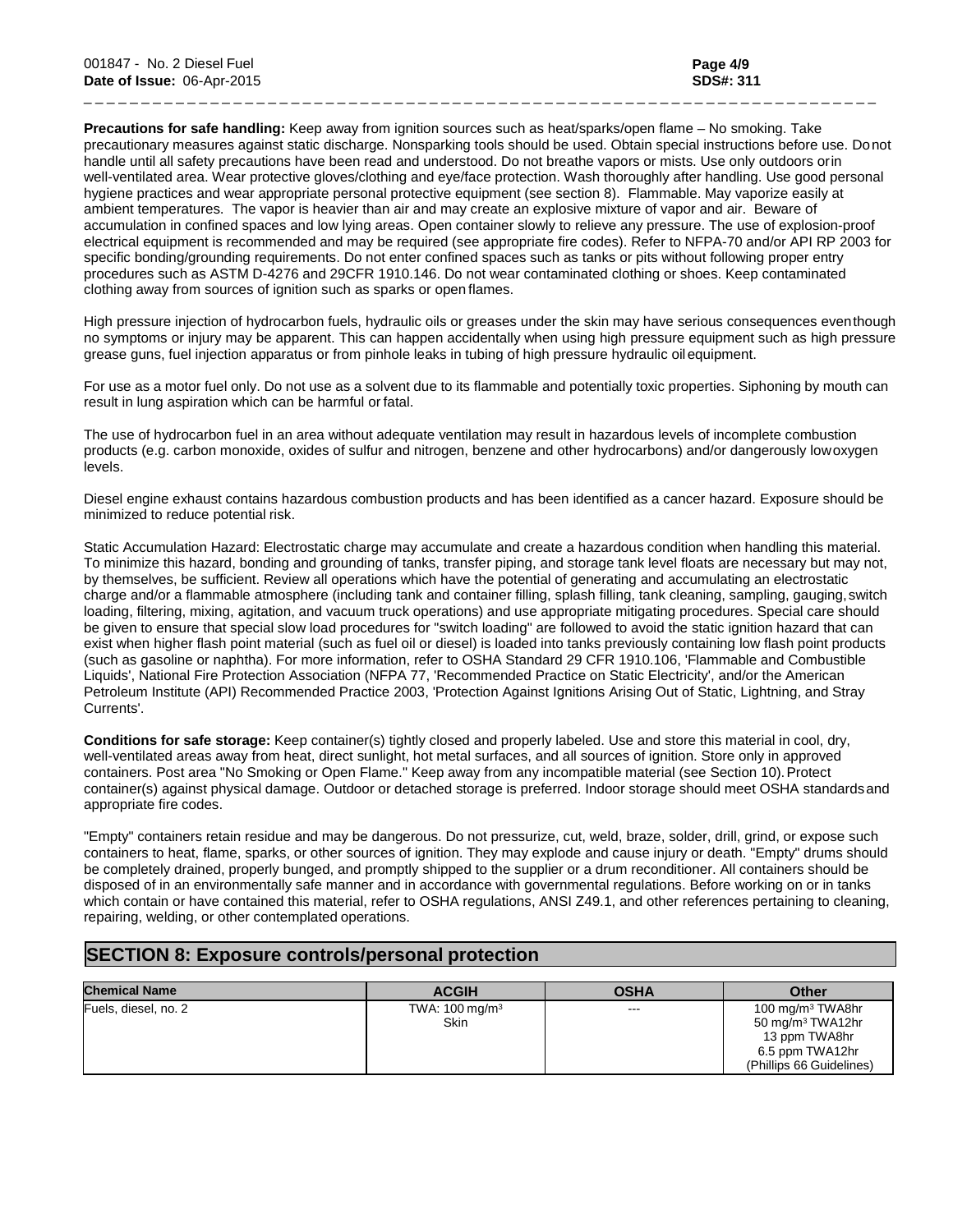| Naphthalene | STEL: 15 ppm                 | TWA: 10 ppm: $50 \,\mathrm{mg/m^3}$ | $- - -$ |
|-------------|------------------------------|-------------------------------------|---------|
|             | TWA: 10 ppm                  |                                     |         |
|             | 10 ppm TWA; skin; A3 -       |                                     |         |
|             | confirmed animal carcinogen  |                                     |         |
|             | with unknown relevance to    |                                     |         |
|             | humans; TLV basis: upper     |                                     |         |
|             | respiratory tract irritation |                                     |         |
|             | Skin                         |                                     |         |

\_ \_ \_ \_ \_ \_ \_ \_ \_ \_ \_ \_ \_ \_ \_ \_ \_ \_ \_ \_ \_ \_ \_ \_ \_ \_ \_ \_ \_ \_ \_ \_ \_ \_ \_ \_ \_ \_ \_ \_ \_ \_ \_ \_ \_ \_ \_ \_ \_ \_ \_ \_ \_ \_ \_ \_ \_ \_ \_ \_ \_ \_ \_ \_ \_ \_ \_ \_ \_

#### **Note: State, local or other agencies or advisory groups may have established more stringent limits. Consult an industrial hygienist or similar professional, or your local agencies, for further information.**

**Engineering controls:** If current ventilation practices are not adequate to maintain airborne concentrations below the established exposure limits, additional engineering controls may be required.

**Eye/Face Protection:** The use of eye protection that meets or exceeds ANSI Z.87.1 is recommended to protect against potential eye contact, irritation, or injury. Depending on conditions of use, a face shield may benecessary.

**Skin/Hand Protection:** The use of gloves impervious to the specific material handled is advised to prevent skin contact. Users should check with manufacturers to confirm the breakthrough performance of their products. Depending on exposure and use conditions, additional protection may be necessary to prevent skin contact including use of items such as chemical resistantboots, aprons, arm covers, hoods, coveralls, or encapsulated suits. Suggested protective materials: Nitrile

**Respiratory Protection:** Where there is potential for airborne exposure above the exposure limit a NIOSH certified air purifying respirator equipped with organic vapor cartridges/canisters may be used.

A respiratory protection program that meets or is equivalent to OSHA 29 CFR 1910.134 and ANSI Z88.2 should be followed whenever workplace conditions warrant a respirator's use. Air purifying respirators provide limited protection and cannot be usedin atmospheres that exceed the maximum use concentration (as directed by regulation or the manufacturer's instructions), in oxygen deficient (less than 19.5 percent oxygen) situations, or under conditions that are immediately dangerous to life and health (IDLH).

**Other Protective Equipment:** Eye wash and quick-drench shower facilities should be available in the work area. Thoroughly clean shoes and wash contaminated clothing before reuse.

**Suggestions provided in this section for exposure control and specific types of protective equipment are based on readily available information. Users should consult with the specific manufacturer to confirm the performance of their protective equipment. Specific situations may require consultation with industrial hygiene, safety, or engineering professionals.**

## **SECTION 9: Physical and chemical properties**

**Note:** Unless otherwise stated, values are determined at 20°C (68°F) and 760 mm Hg (1 atm). Data represent typical values and are not intended to be specifications.

**Appearance:** Straw colored to dyed red **Flash Point:** 125 - 180 °F / 52 - 82 °C **Vapor Density (air=1):** > 3 **Melting/Freezing Point:** No data<br>
Upper Explosive Limits (vol % in air): 10.0 Auto-ignition Temperature: 500 **Lower Explosive Limits (vol % in air):** 0.3 **Evaporation Rate (nBuAc=1):** <1 **Particle Size:** Not applicable **Bulk Density:** 7.08 lbs/gal **Percent Volatile:** Negligible @ ambient conditions **Viscosity:** N/D **Flammability (solid, gas):** Not applicable **Solubility in Water:** Negligible

**Physical Form:** Liquid **Test Method:** Pensky-Martens Closed Cup (PMCC), ASTM D93, EPA 1010<br> **Odor:** Diesel fuel **The Close of Act And Act Analysis Collect Analysis Collect Property Close C** and Collect Pri **Odor:** Diesel fuel **Initial Boiling Point/Range:** 300 - 690 °F / 149 - 366 °C<br> **Odor Threshold:** No data **Initial Boiling Pressure:** 0.40 mm Hq **Vapor Pressure: 0.40 mm Hg pH:** Not applicable **Partition Coefficient (n-octanol/water) (Kow):** No data **Vapor Density (air=1):** > 3 **Auto-ignition Temperature: 500 °F / 260 °C<br><b>Decomposition Temperature:** No data **Specific Gravity (water=1):**  $0.81 - 0.88$  @ 60°F (15.6°C)

## **SECTION 10: Stability and reactivity**

**Reactivity:** Not chemically reactive.

**Chemical stability:** Stable under normal ambient and anticipated conditions of use.

**Possibility of hazardous reactions:** Hazardous reactions not anticipated.

**Conditions to avoid:** Avoid high temperatures and all sources of ignition. Prevent vapor accumulation.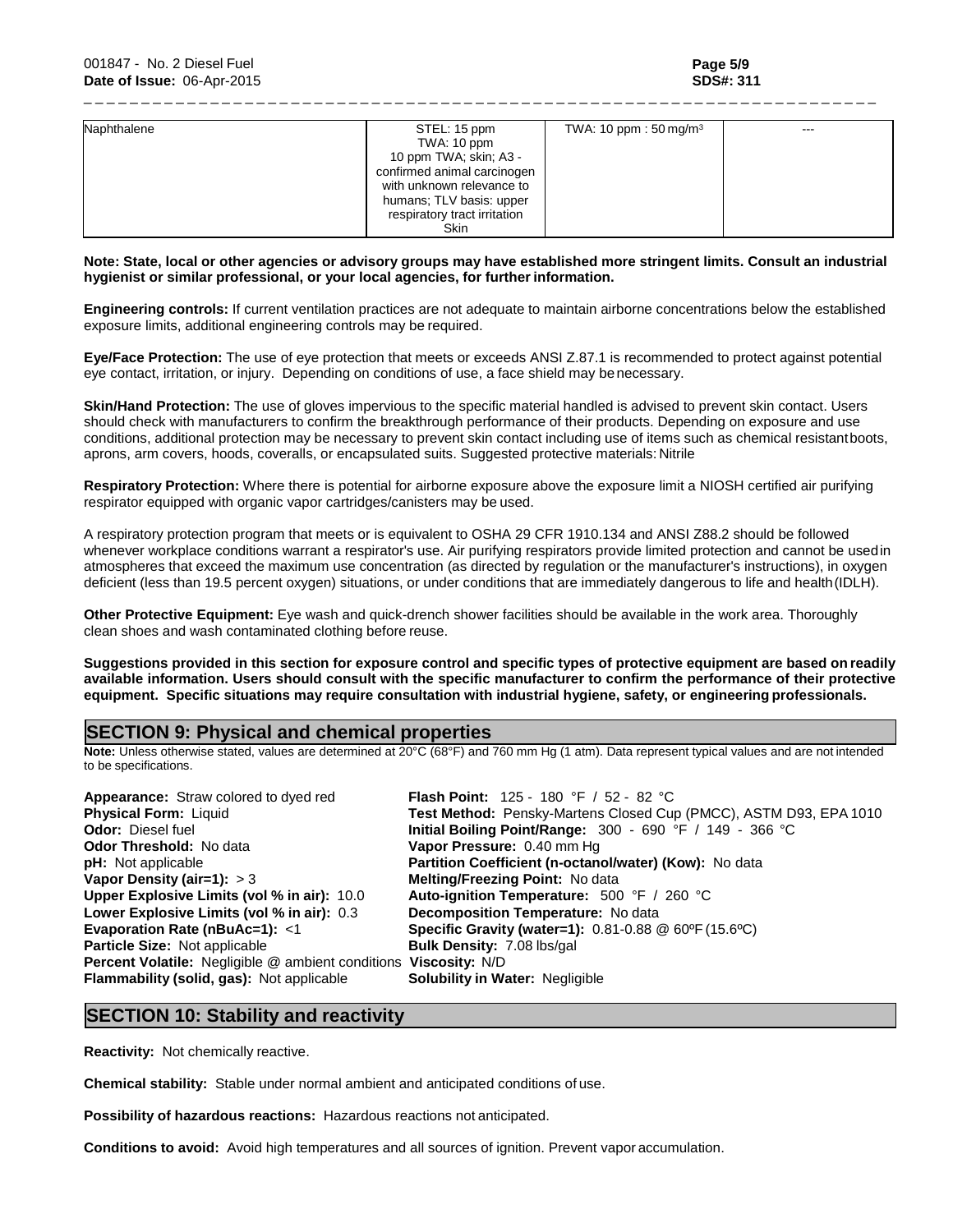**Incompatible materials:** Avoid contact with strong oxidizing agents and strong reducing agents.

**Hazardous decomposition products:** Not anticipated under normal conditions of use.

## **SECTION 11: Toxicological information**

#### **Information on Toxicological Effects**

#### **Substance / Mixture**

| <b>Acute Toxicity</b> | <b>Hazard</b>          | <b>Additional Information</b> | LC50/LD50 Data   |
|-----------------------|------------------------|-------------------------------|------------------|
|                       |                        |                               |                  |
| <b>Inhalation</b>     | Harmful if inhaled     |                               | 4.65 mg/L (mist) |
|                       |                        |                               |                  |
| <b>Dermal</b>         | Unlikely to be harmful |                               | >2 g/kg          |
|                       |                        |                               |                  |
| Oral                  | Unlikely to be harmful |                               | > 5 g/kg         |
|                       |                        |                               |                  |

\_ \_ \_ \_ \_ \_ \_ \_ \_ \_ \_ \_ \_ \_ \_ \_ \_ \_ \_ \_ \_ \_ \_ \_ \_ \_ \_ \_ \_ \_ \_ \_ \_ \_ \_ \_ \_ \_ \_ \_ \_ \_ \_ \_ \_ \_ \_ \_ \_ \_ \_ \_ \_ \_ \_ \_ \_ \_ \_ \_ \_ \_ \_ \_ \_ \_ \_ \_ \_

**Aspiration Hazard:** May be fatal if swallowed and enters airways.

**Skin Corrosion/Irritation:** Causes skin irritation. Repeated exposure may cause skin dryness or cracking.

**Serious Eye Damage/Irritation:** Causes mild eye irritation.

**Skin Sensitization:** Not expected to be a skin sensitizer.

**Respiratory Sensitization:** Not expected to be a respiratory sensitizer.

**Specific Target Organ Toxicity (Single Exposure):** Not expected to cause organ effects from single exposure.

**Specific Target Organ Toxicity (Repeated Exposure):** May cause damage to organs through prolonged or repeated exposure. Repeated dermal application of petroleum gas oils for 90 days resulted in decreased liver, thymus, and spleen weights, and altered bone marrow function. Microscopic alterations included liver hypertrophy and necrosis, decreased hematopoesis and lymphocyte depletion.

**Carcinogenicity:** Suspected of causing cancer. Petroleum middle distillates have been shown to cause skin tumors in mice following repeated and prolonged skin contact. Follow-up studies have shown that these tumors are produced througha non-genotoxic mechanism associated with frequent cell damage and repair, and that they are not likely to cause tumors inthe absence of prolonged skin irritation.

**Germ Cell Mutagenicity:** Not expected to cause heritable genetic effects.

**Reproductive Toxicity:** Not expected to cause reproductive toxicity.

**Other Comments:** Diesel engine exhaust has been classified by the International Agency for Research on Cancer (IARC) and National Toxicology Program (NTP) as a carcinogen.

#### **Information on Toxicological Effects of Components**

#### **Naphthalene**

*Carcinogenicity:* Naphthalene has been evaluated in two year inhalation studies in both rats and mice. The US National Toxicology Program (NTP) concluded that there is clear evidence of carcinogenicity in male and female rats based on increased incidences of respiratory epithelial adenomas and olfactory epithelial neuroblastomas of the nose. NTP found some evidence of carcinogenicity in female mice (alveolar adenomas) and no evidence of carcinogenicity in male mice. Naphthalene has been identified as a carcinogen by IARC and NTP.

## **SECTION 12: Ecological information**

#### **GHS Classification:**

**H411 -- Hazardous to the aquatic environment, chronic toxicity -- Category 2** Toxic to aquatic life with long lasting effects.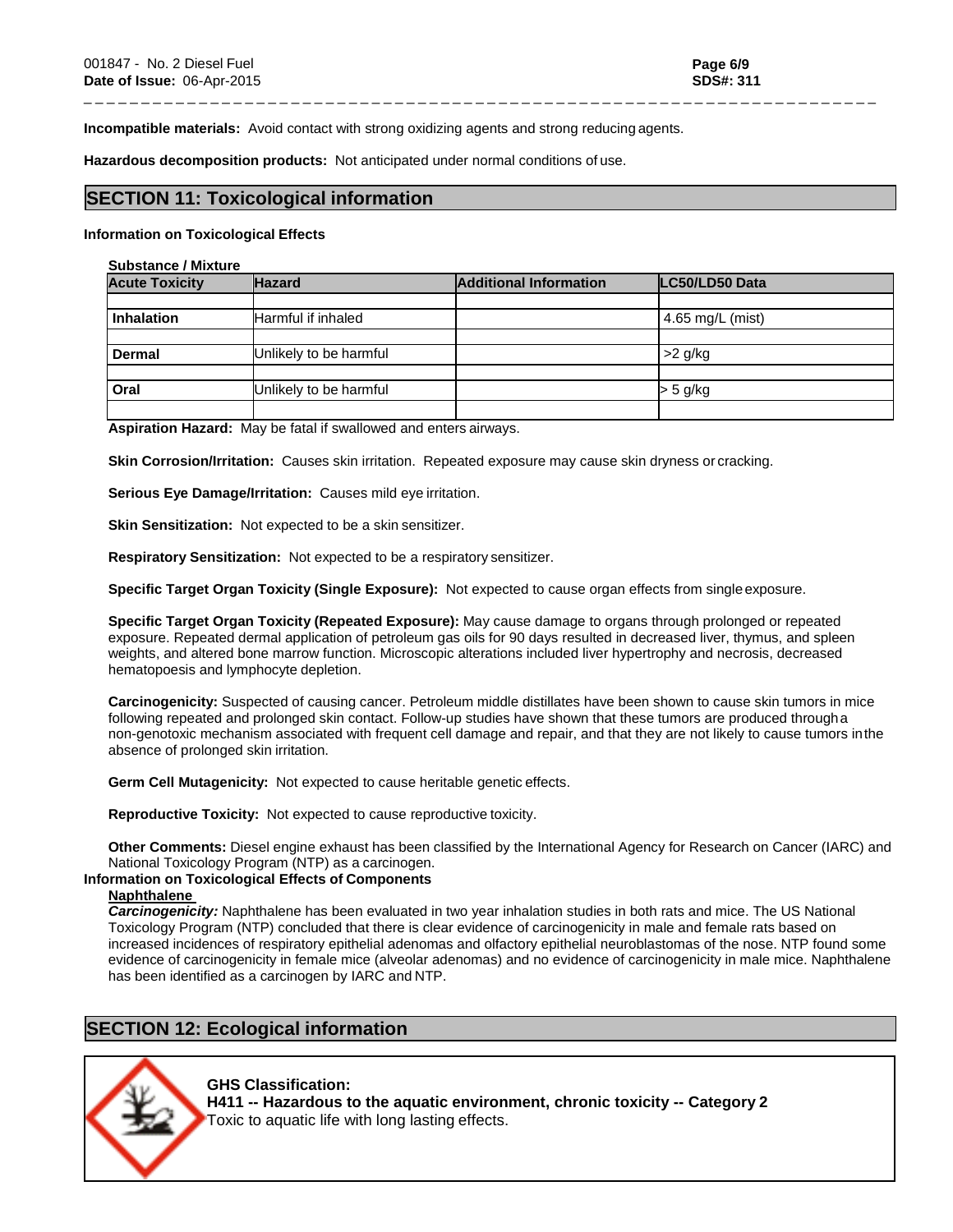**Toxicity:** Experimental studies of gas oils show that acute aquatic toxicity values are typically in the range 2-20 mg/L. These values are consistent with the predicted aquatic toxicity of these substances based on their hydrocarbon compositions. They should be regarded as toxic to aquatic organisms, with the potential to cause long term adverse effects in the aquaticenvironment.

\_ \_ \_ \_ \_ \_ \_ \_ \_ \_ \_ \_ \_ \_ \_ \_ \_ \_ \_ \_ \_ \_ \_ \_ \_ \_ \_ \_ \_ \_ \_ \_ \_ \_ \_ \_ \_ \_ \_ \_ \_ \_ \_ \_ \_ \_ \_ \_ \_ \_ \_ \_ \_ \_ \_ \_ \_ \_ \_ \_ \_ \_ \_ \_ \_ \_ \_ \_ \_

**Persistence and Degradability:** Gas oils are complex combinations of individual hydrocarbon species. Based on the known or expected properties of individual constituents, category members are not predicted to be readily biodegradable. Somehydrocarbon constituents of gas oils are predicted to meet the criteria for persistence; on the other hand, some components can be easily degraded by microorganisms under aerobic conditions.

#### **Persistence per IOPC Fund definition:** Non-Persistent

**Bioaccumulative Potential:** Gas oil components have measured or calculated Log Kow values in the range of 3.9 to 6 which indicates a high potential to bioaccumulate. Lower molecular weight compounds are readily metabolized and the actual bioaccumulation potential of higher molecular weight compounds is limited by the low water solubility and large molecularsize.

**Mobility in Soil:** Releases to water will result in a hydrocarbon film floating and spreading on the surface. For the lighter components, volatilization is an important loss process and reduces the hazard to aquatic organisms. In air, the hydrocarbon vapors react readily with hydroxyl radicals with half-lives of less than one day. Photoxidation on the water surface is also a significant loss process particularly for polycyclic aromatic compounds. In water, the majority of components will be adsorbed on sediment. Adsorption is the most predominant physical process on release to soil. Adsorbed hydrocarbons will slowly degradein both water and soil.

#### **Other adverse effects:** None anticipated.

## **SECTION 13: Disposal considerations**

The generator of a waste is always responsible for making proper hazardous waste determinations and needs to consider state and local requirements in addition to federal regulations. This material, if discarded as produced, would not be a federally regulated RCRA "listed" hazardous waste. However, it would likely be identified as a federally regulated RCRA hazardous waste for the following characteristic(s) shown below. See Sections 7 and 8 for information on handling, storage and personal protection and Section 9 for physical/chemical properties. It is possible that the material as produced contains constituents which are not required to be listed in the SDS but could affect the hazardous waste determination. Additionally, use which results in chemical or physical change of this material could subject it to regulation as a hazardous waste.Container contents should be completelyused and containers should be emptied prior to discard. Container residues and rinseates could be considered to be hazardouswastes.

#### **EPA Waste Number(s)**

• D001 - Ignitability characteristic

## **SECTION 14: Transport information**

**UN Number:** UN1202 **UN proper shipping name:** Diesel fuel **Transport hazard class(es):** 3 *or* Combustible liquid **Packing Group:** III **Environmental Hazards:** Marine pollutant - Environmentally Hazardous **Special precautions for user:** *Combustible liquid classification is dependent on a flash point of >60° C (140° F) and <93° C (200° F).* \*\*NA1993 may be used instead of UN1202 for domestic land transportation. *If transported in bulk by marine vessel in international waters, product is being carried under the scope of MARPOL Annex I.* Container(s) greater than 5 liters (liquids) or 5 kilograms (solids), shipped by water mode and ALL bulk shipments may requirethe

shipping description to contain the "Marine Pollutant" notation [49 CFR 172.203(l)] and the container(s) to display the [Marine Pollutant Mark] [49 CFR 172.322].

**Transport in bulk according to Annex II of MARPOL 73/78 and the IBC Code:** Not applicable

# **SECTION 15: Regulatory information**

#### **CERCLA/SARA - Section 302 Extremely Hazardous Substances and TPQs (in pounds):**

This material does not contain any chemicals subject to the reporting requirements of SARA 302 and 40 CFR372.

#### **CERCLA/SARA - Section 311/312 (Title III Hazard Categories)**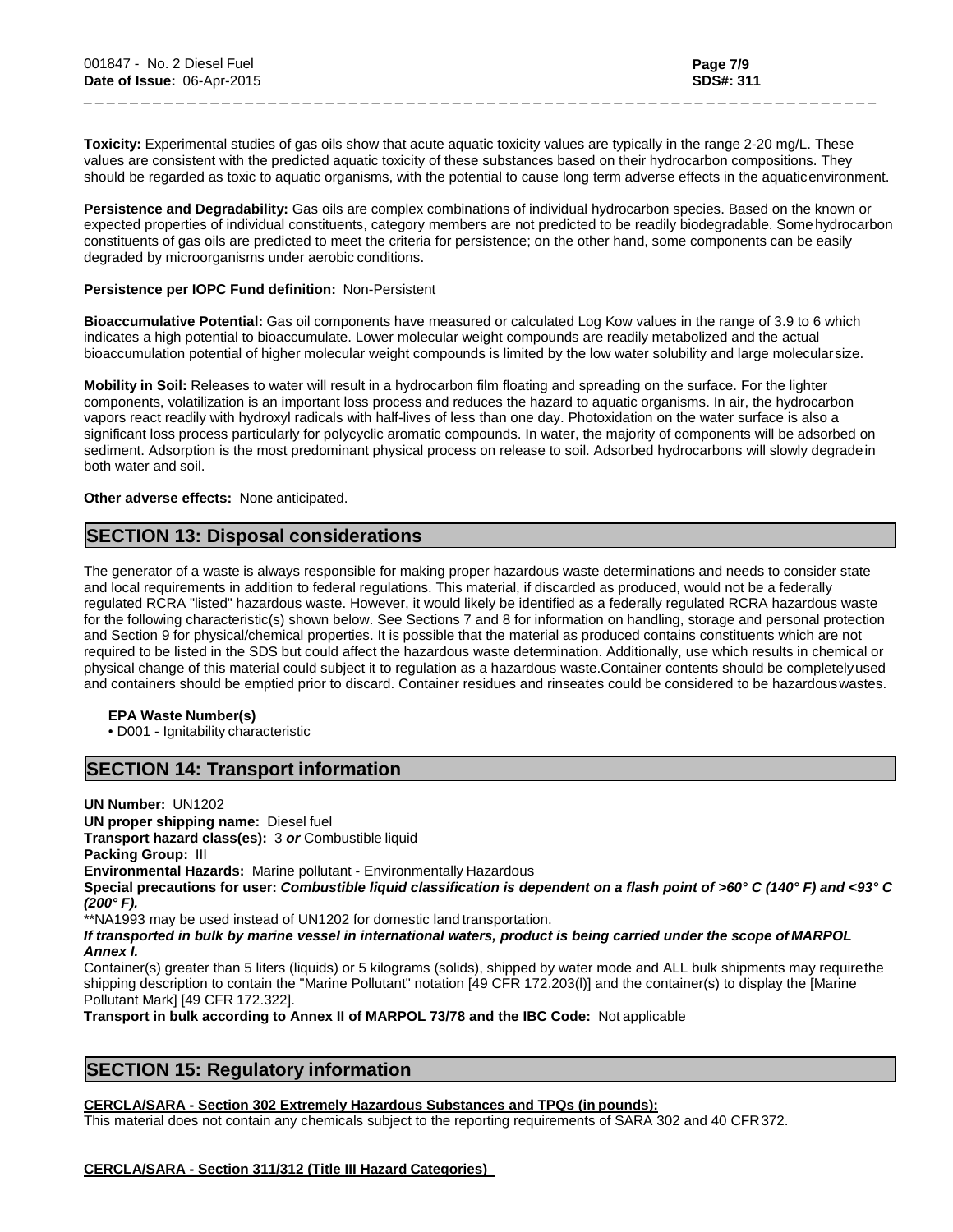### **CERCLA/SARA - Section 313 and 40 CFR 372:**

This material contains the following chemicals subject to the reporting requirements of Section 313 of SARA Title III and 40CFR 372:

\_ \_ \_ \_ \_ \_ \_ \_ \_ \_ \_ \_ \_ \_ \_ \_ \_ \_ \_ \_ \_ \_ \_ \_ \_ \_ \_ \_ \_ \_ \_ \_ \_ \_ \_ \_ \_ \_ \_ \_ \_ \_ \_ \_ \_ \_ \_ \_ \_ \_ \_ \_ \_ \_ \_ \_ \_ \_ \_ \_ \_ \_ \_ \_ \_ \_ \_ \_ \_

| .<br>lame       | uon | . .  |
|-----------------|-----|------|
| Naph.<br>naiene |     | 0.1% |

## **EPA (CERCLA) Reportable Quantity (in pounds):**

EPA's Petroleum Exclusion applies to this material - (CERCLA 101(14)).

## **California Proposition 65:**

Warning: This material may contain detectable quantities of the following chemicals, known to the State of California to cause cancer, birth defects or other reproductive harm, and which may be subject to the warning requirements of CaliforniaProposition 65 (CA Health & Safety Code Section 25249.5):

| <b>Chemical Name</b> | <b>Type of Toxicity</b> |  |
|----------------------|-------------------------|--|
| Naphthalene          | Cancer                  |  |

Diesel engine exhaust is on the Proposition 65 list of chemicals known to the State of California to causecancer.

## **International Hazard Classification**

#### **Canada:**

This product has been classified in accordance with the hazard criteria of the Controlled Products Regulations (CPR) andthe SDS contains all the information required by the Regulations.

#### **WHMIS Hazard Class:**

B3 - Combustible liquid D1B - Toxic materials D2A - Very toxic materials D2B - Toxic materials

#### **International Inventories**

All components are either listed on the US TSCA Inventory, or are not regulated underTSCA. All components are either on the DSL, or are exempt from DSL listing requirements.

#### **U.S. Export Control Classification Number:** EAR99

## **SECTION 16: Other information**

| Date of Issue: | <b>Previous Issue Date:</b> | <b>ISDS Number:</b> | <b>Status:</b> |
|----------------|-----------------------------|---------------------|----------------|
| 06-Apr-2015    | Oct-2014<br>$01 -$          | 001847              | <b>FINAL</b>   |

#### **Revised Sections or Basis for Revision:**

Technical Information (Section 1); Identified Hazards (Section 2); Environmental hazards (Section 12); Shippinginformation (Section 14)

#### **Guide to Abbreviations:**

ACGIH = American Conference of Governmental Industrial Hygienists; CASRN = Chemical Abstracts Service Registry Number; CEILING = Ceiling Limit (15 minutes); CERCLA = The Comprehensive Environmental Response, Compensation, and Liability Act; EPA = Environmental Protection Agency; GHS = Globally Harmonized System; IARC = International Agency for Research on Cancer; INSHT = National Institute for Health and Safety at Work; IOPC = International Oil Pollution Compensation; LEL = Lower Explosive Limit; NE = Not Established; NFPA = National Fire Protection Association; NTP = National Toxicology Program; OSHA = Occupational Safety and Health Administration; PEL = Permissible Exposure Limit (OSHA); SARA = Superfund Amendments and Reauthorization Act; STEL = Short Term Exposure Limit (15 minutes); TLV = Threshold Limit Value (ACGIH); TWA = Time Weighted Average (8 hours); UEL = Upper Explosive Limit; WHMIS = Worker Hazardous Materials Information System (Canada)